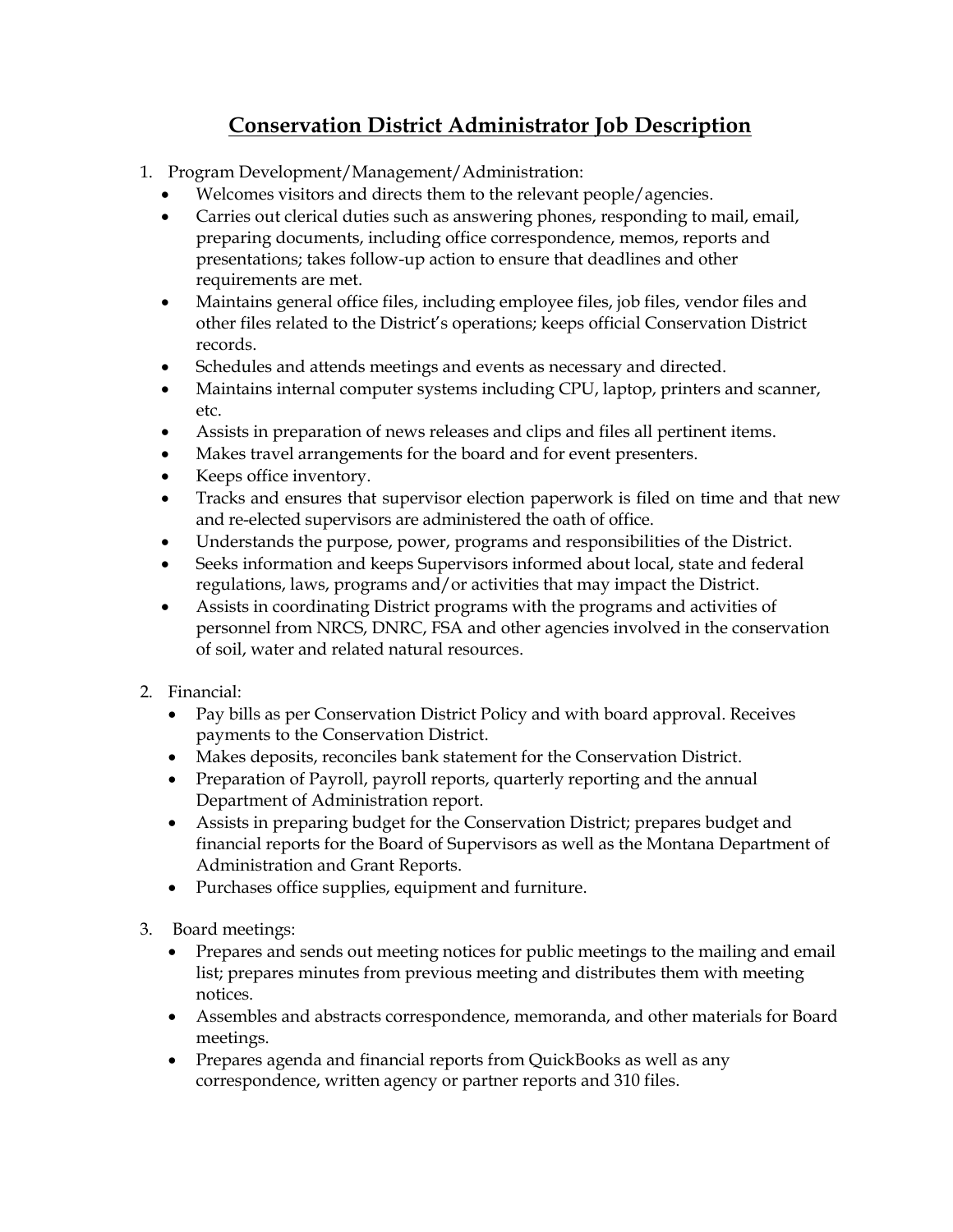- Attends Board meetings and keeps minutes, follows up on action items to ensure that deadlines and other requirements are met.
- Sends signed minutes to DNRC and to the County Clerk and Recorder for certification.
- Completes follow up from board meetings including 310 permits, phone calls, documents sent to supervisors, etc.
- 4. 310 Permitting Program
	- Basic Education for new supervisors and any landowners who request information; need to have a thorough understanding of requirements for permitting, including the application and inspection process and the timeline requirements in the law.
	- Receipt of permit applications, emergency notices and complaint forms.
	- Schedules on-site inspection of the proposed project with the FWP biologist, supervisor in the area, and applicant.
	- Prepares paperwork, including the Team Member Report, photos and permit paperwork for the next regular board meeting.
- 5. Grant Programs
	- Prepares grant applications and other funding proposals as opportunities arise to enhance the District's program and/or accelerate the application of best management practices and technologies to improve soil and water quality and related natural resources in the county,
	- Assesses requests from outside parties for the Conservation District to sponsor grant applications, ensuring that they are in line with the goals of the Board of Supervisors.
	- Prepares grant applications, budgets and reports for grants, and submits them by the deadlines.
	- Payment to invoices as agreed to in agreements/contracts.

6. Planning and reporting:

- Updates office policies and ensure compliance with them.
- Assembles data for Conservation District reports such as the work plan, annual report etc.
- Reminds the Board of various due dates, such as award program dates, requests for County and State assistance, etc.
- Advises the Board of Supervisors of the District's needs as new challenges and opportunities arise and carries out the recommendations of the Board regarding new activities as requested.
- Reviews the Annual Plan of Operations and advises the Board of Action Items targeted for action or completion.
- Administers District workflow, simplifying reporting procedures, record keeping, budgetary requirements and cost reductions.
- Reviews and, as directed by the District Board, answers correspondence.
- Assists in interviewing and hiring of other District employees, provides orientation and training, and supervisors new employees.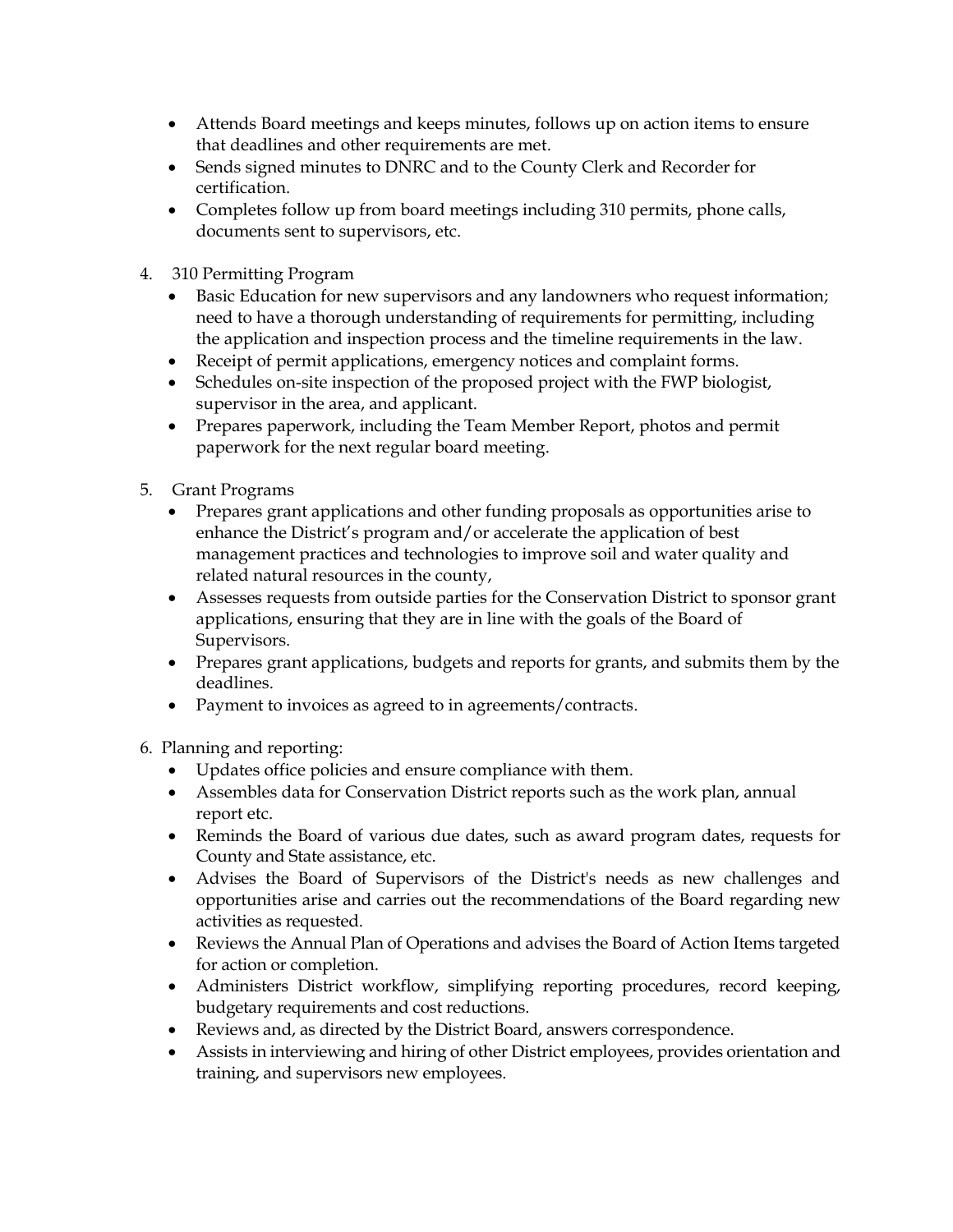- 7. Information and Education
	- Provides leadership in planning and implementing the District's information and education program.
	- Prepares or oversees the preparation of the CD newsletter.
	- Presents programs to key county groups about the District's mission, programs and accomplishments (i.e., civic clubs, farm organizations, environmental groups, developers, etc.)
	- Helps arrange technical tours, workshops and programs for land users interested in improving soils, water and related natural resources. Seeks cooperation and collaboration with conservation partners in planning and implementing these events.
	- Helps provide soils, water and related natural resource information, educational resources, programs and training to local school teachers in cooperation with other partners.
	- Represents the District and voices the District's opinion as designated by the District Board of Supervisors at any meeting or hearing where soil, water, and their related natural resource problems are discussed.

## 8. Technical

- Explains planning and application of conservation practices and how they improve soil and water quality to landowners and land managers.
- Advises land users about programs available to provide technical and financial assistance for applying conservation practices on their land.
- 9. Work with Partners
	- Assists partnership staff with information and education about conservation programs available to address resource concerns of land users.
	- Assists District Supervisors in developing closer working relationships with local units of government as well as local, state and federal elected officials.

## Position Requirements

- College degree strongly preferred, however, extensive experience in a similar position will be considered. College degree in agriculture, natural resources or extensive technical experience in a related field desirable.
- Ability to communicate effectively, both orally and in writing, including a thorough knowledge of English grammar, spelling and punctuation rules.
- Ability to prioritize efforts, delegate tasks and efficiently manage time independently to accomplish a variety of tasks.
- Ability to work with persons from many other organizations, agencies and groups in a professional manner to project a favorable image of the District.
- Ability to use a computer for word processing, data and financial management.
- Normal work hours will be 7:30 to 4 Monday through Friday unless otherwise approved by the Conservation District Board. Limited attendance at night meetings or weekend activities will be necessary. The Supervisors determine policies on compensatory time as needed.